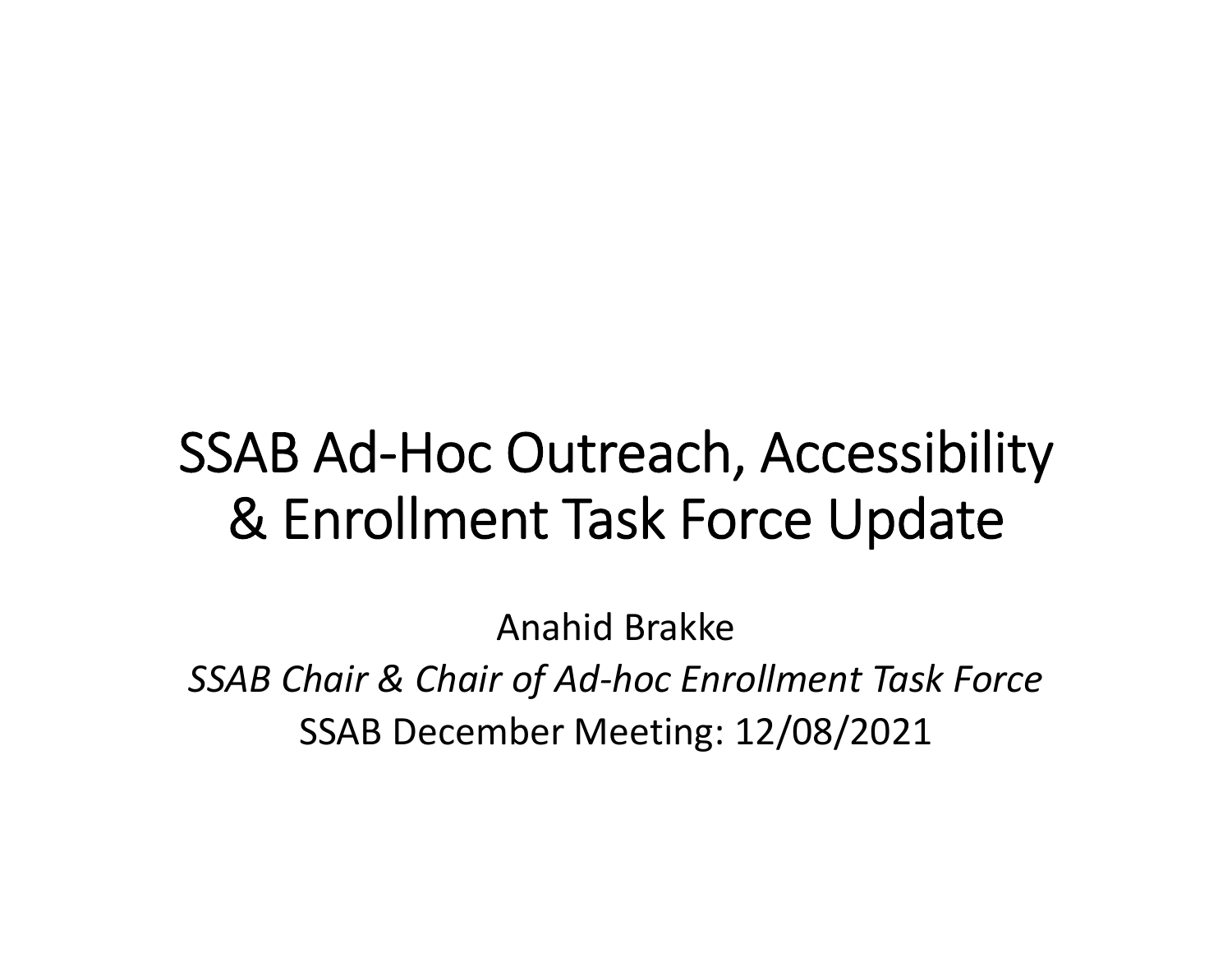## Summary of Process to Date

#### **SSAB Ad‐Hoc Enrollment Task Force**

- 1. Review of enrollment steps and known barriers to access in CalFresh & Medi‐Cal programs
- 2. Developed desired qualifications for County‐ contracted consultant RFP
- 3. 33 of 4 SSAB members served on Source Selection Committee for consultant
- 4. Listening sessions with:
	- 1. Virtual (E&S): Community residents (small turn‐ out)
	- 2. CalFresh Task Force
	- 3. Medi‐Cal application assistors and hospital/clinic associations
	- 4. County Self-Sufficiency Staff (hosted by SEIU)

#### **Independent Consultant (Kone Consulting)**

- $\bullet$ 30 key informant interviews
- $\bullet$ ● Virtual & in-person site visits with HHSA offices and community‐based application assistors
- $\bullet$ **•** Online survey in English & Spanish:
	- o People who have successfully enrolled in Medi‐Cal, CalFresh, CalWORKS, General Relief or CAPI (Cash Assistance Program for Immigrants)
	- o Community‐based organizations
	- o HHSA County staff
- $\bullet$  Reviewed existing data provided by the Task Force, Task Force guests, and HHSA
- $\bullet$ Partner Data Walk